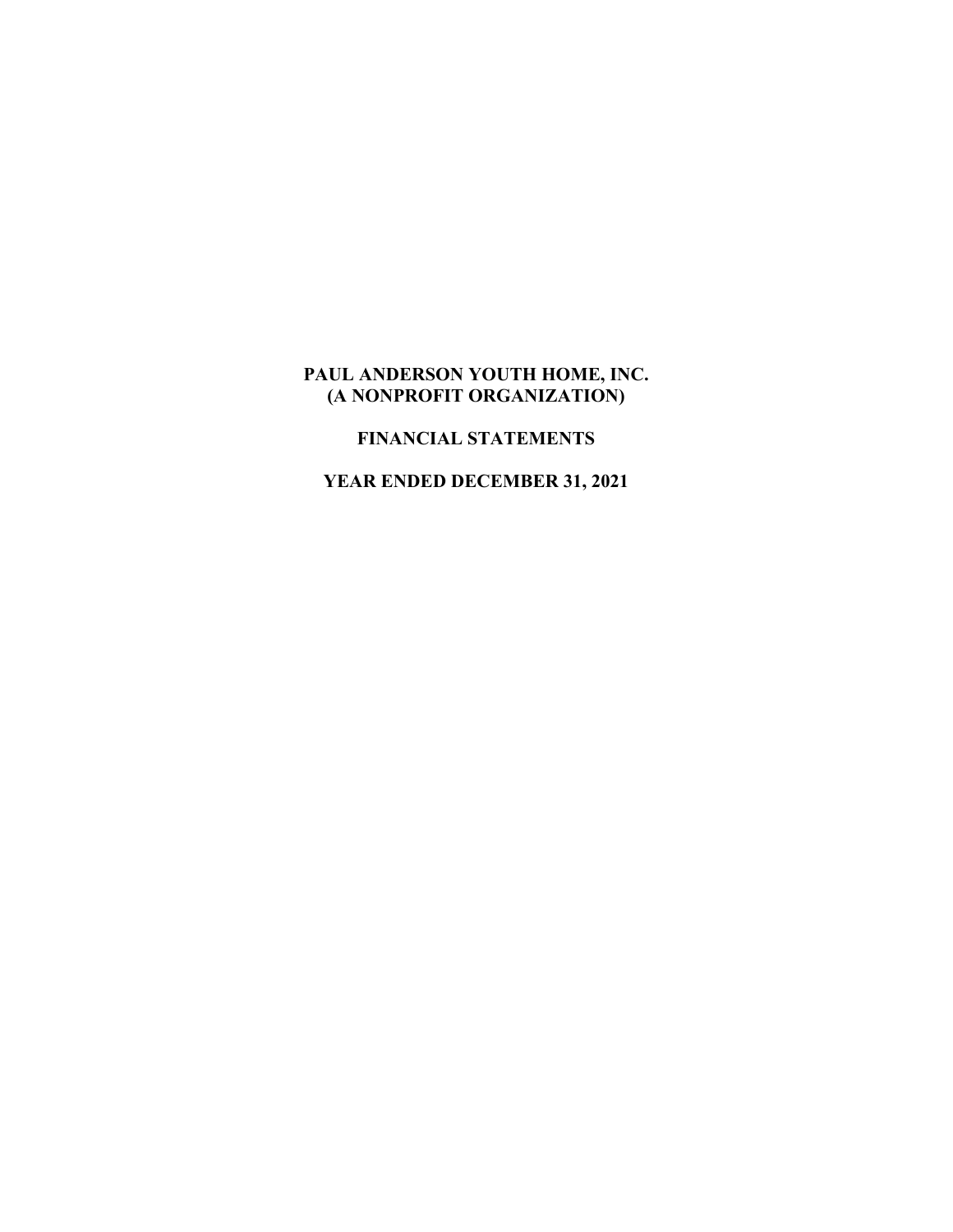# **TABLE OF CONTENTS**

|                                         | Page |
|-----------------------------------------|------|
| Independent Auditor's Report            | 2    |
| <b>Financial Statements</b>             |      |
| <b>Statement of Financial Position</b>  | 4    |
| <b>Statement of Activities</b>          | 5    |
| <b>Statement of Functional Expenses</b> | 6    |
| <b>Statement of Cash Flows</b>          | 7    |
| Notes to Financial Statements           | 8    |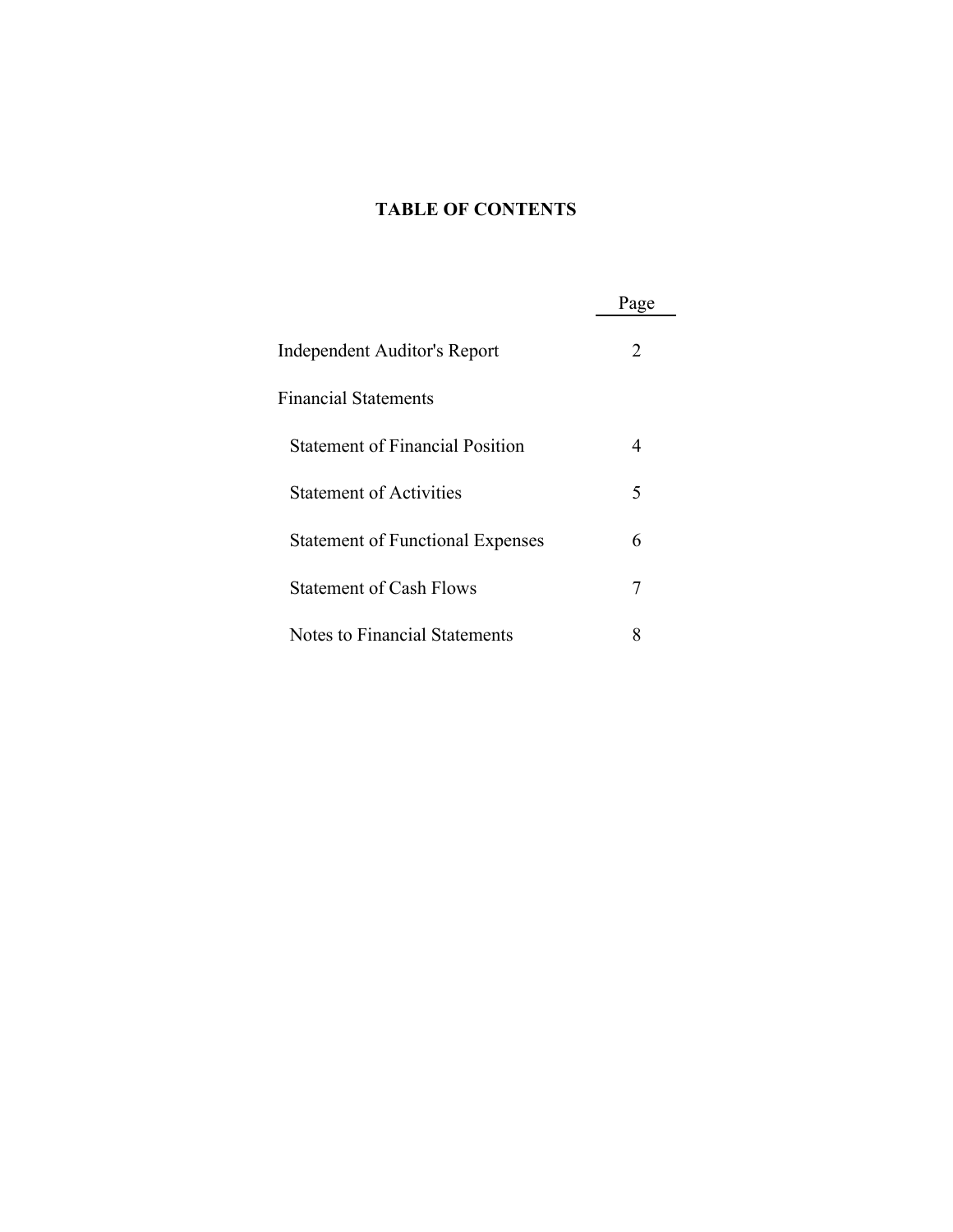# **LANIER, DEAL & PROCTOR**

**WILLIAM RUSSELL LANIER, CPA RICHARD N. DEAL, CPA, CGMA KAY S. PROCTOR, CPA, CFE, CGMA WILLIAM BLAKE BLOSER, CPA TIFFANY D. JENKINS, CPA, CGMA RICHARD N. DEAL II, CPA**

**CERTIFIED PUBLIC ACCOUNTANTS 201 SOUTH ZETTEROWER AVENUE P.O. BOX 505 STATESBORO, GEORGIA 30459 PHONE (912) 489-8756 FAX (912) 489-1243**

**MEMBERS AMERICAN INSITUTE OF CERTIFIED PUBLIC ACCOUNTANTS**

**GEORGIA SOCIETY OF CERTIFIED PUBLIC ACCOUNTANTS**

### **INDEPENDENT AUDITOR'S REPORT**

Board of Trustees Paul Anderson Youth Home, Inc. Vidalia, Georgia

#### **Opinion**

We have audited the accompanying financial statements of Paul Anderson Youth Home, Inc. (a nonprofit organization), which comprise the statement of financial position as of December 31, 2021, and the related statements of activities, functional expenses, and cash flows for the year then ended, and the related notes to the financial statements.

In our opinion, the financial statements referred to above present fairly, in all material respects, the financial position of Paul Anderson Youth Home, Inc. as of December 31, 2021, and the changes in its net assets and its cash flows for the year then ended in accordance with accounting principles generally accepted in the United States of America.

### **Basis for Opinion**

We conducted our audit in accordance with auditing standards generally accepted in the United States of America. Our responsibilities under those standards are further described in the Auditor's Responsibilities for the Audit of the Financial Statements section of our report. We are required to be independent of Paul Anderson Youth Home, Inc. and to meet our other ethical responsibilities in accordance with the relevant ethical requirements relating to our audit. We believe that the audit evidence we have obtained is sufficient and appropriate to provide a basis for our audit opinion.

### **Responsibilities of Management for the Financial Statements**

Management is responsible for the preparation and fair presentation of the financial statements in accordance with accounting principles generally accepted in the United States of America, and for the design, implementation, and maintenance of internal control relevant to the preparation and fair presentation of financial statements that are free from material misstatement, whether due to fraud or error.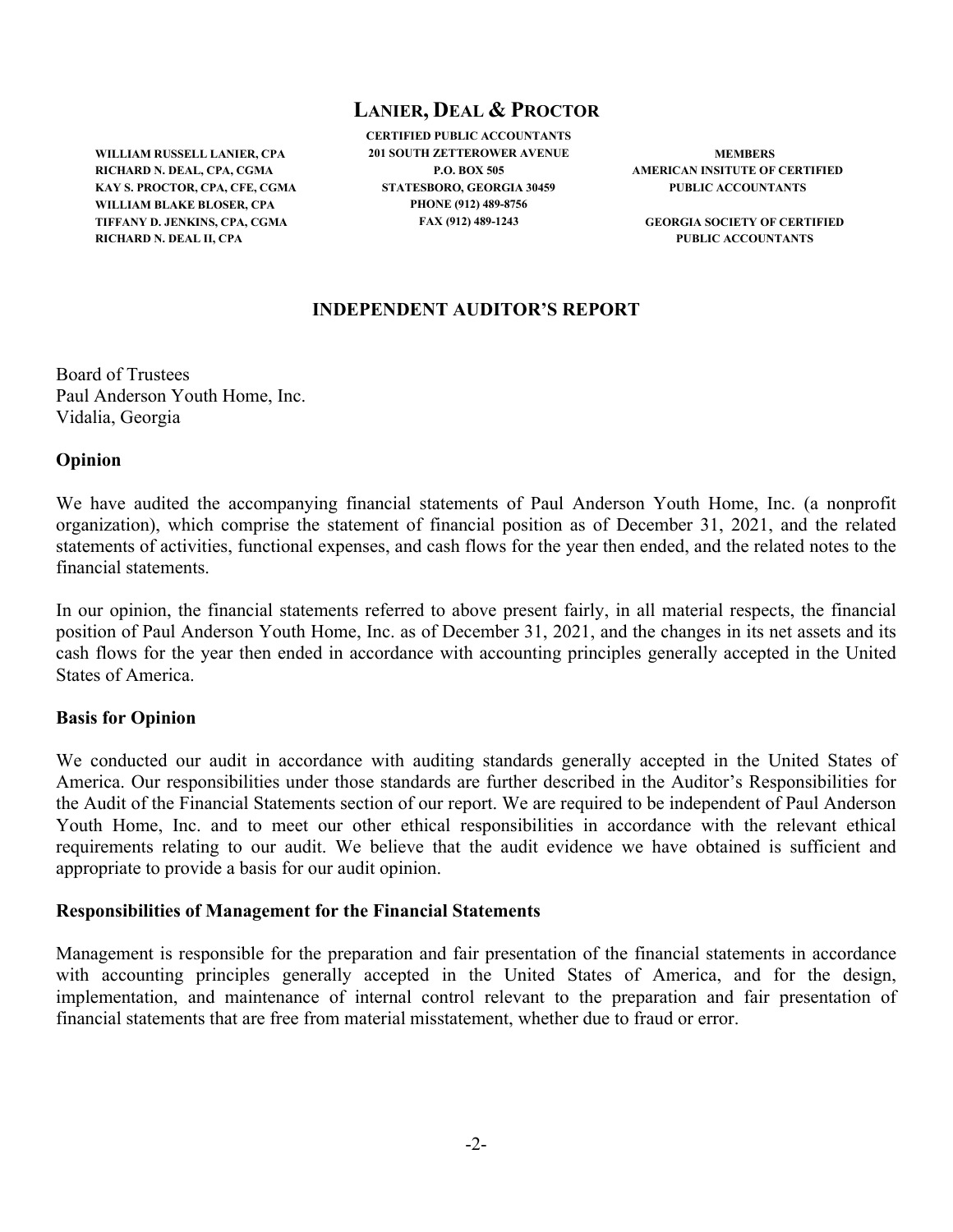In preparing the financial statements, management is required to evaluate whether there are conditions or events, considered in the aggregate, that raise substantial doubt about Paul Anderson Youth Home, Inc.'s ability to continue as a going concern within one year after the date that the financial statements are available to be issued.

#### **Auditor's Responsibilities for the Audit of the Financial Statements**

Our objectives are to obtain reasonable assurance about whether the financial statements as a whole are free from material misstatement, whether due to fraud or error, and to issue an auditor's report that includes our opinion. Reasonable assurance is a high level of assurance but is not absolute assurance and therefore is not a guarantee that an audit conducted in accordance with generally accepted auditing standards will always detect a material misstatement when it exists. The risk of not detecting a material misstatement resulting from fraud is higher than for one resulting from error, as fraud may involve collusion, forgery, intentional omissions, misrepresentations, or the override of internal control. Misstatements are considered material if there is a substantial likelihood that, individually or in the aggregate, they would influence the judgment made by a reasonable user based on the financial statements.

In performing an audit in accordance with generally accepted auditing standards, we:

- Exercise professional judgment and maintain professional skepticism throughout the audit.
- Identify and assess the risks of material misstatement of the financial statements, whether due to fraud or error, and design and perform audit procedures responsive to those risks. Such procedures include examining, on a test basis, evidence regarding the amounts and disclosures in the financial statements.
- Obtain an understanding of internal control relevant to the audit in order to design audit procedures that are appropriate in the circumstances, but not for the purpose of expressing an opinion on the effectiveness of Paul Anderson Youth Home, Inc.'s internal control. Accordingly, no such opinion is expressed.
- Evaluate the appropriateness of accounting policies used and the reasonableness of significant accounting estimates made by management, as well as evaluate the overall presentation of the financial statements.
- Conclude whether, in our judgment, there are conditions or events, considered in the aggregate, that raise substantial doubt about Paul Anderson Youth Home, Inc.'s ability to continue as a going concern for a reasonable period of time.

We are required to communicate with those charged with governance regarding, among other matters, the planned scope and timing of the audit, significant audit findings, and certain internal control related matters that we identified during the audit.

Janier, Deal + Practor

Statesboro, Georgia June 1, 2022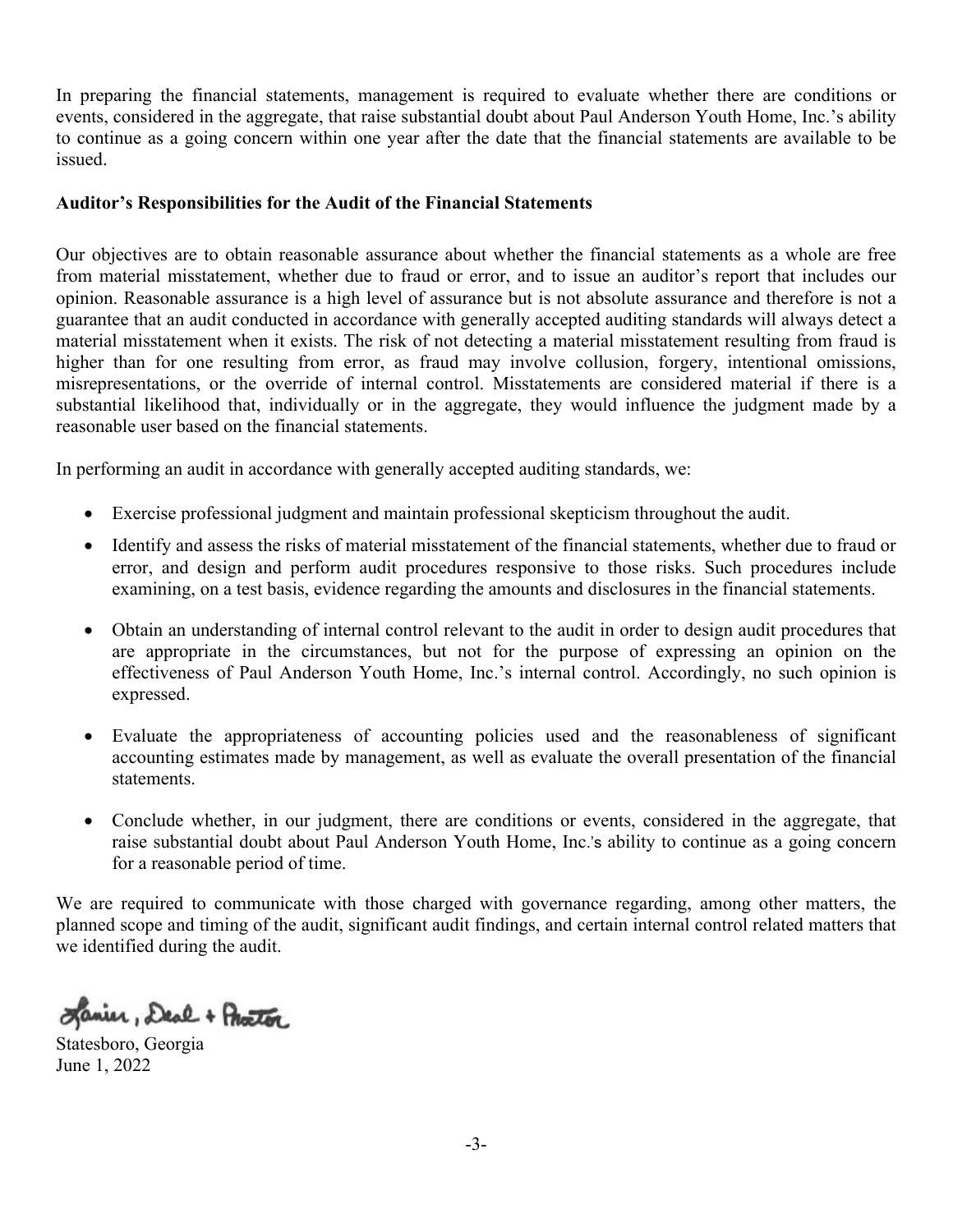# STATEMENT OF FINANCIAL POSITION DECEMBER 31, 2021

| <b>ASSETS</b>                                                |                           |           |
|--------------------------------------------------------------|---------------------------|-----------|
| <b>CURRENT ASSETS</b>                                        |                           |           |
| Cash and cash equivalents                                    | $\mathbb{S}$              | 993,481   |
| Contributions in transit                                     |                           | 93,364    |
| Other receivable                                             |                           | 4,000     |
| Inventory                                                    |                           | 5,588     |
| Prepaid insurance                                            |                           | 4,529     |
| <b>Total Current Assets</b>                                  |                           | 1,100,962 |
| <b>NONCURRENT ASSETS</b>                                     |                           |           |
| Cash and cash equivalents, restricted for long-term purposes |                           | 98,279    |
| Marketable securities, restricted for long-term purposes     |                           | 126,545   |
| Other receivable                                             |                           | 4,000     |
| Property and equipment, net                                  |                           | 1,846,328 |
| <b>Total Noncurrent Assets</b>                               |                           | 2,075,152 |
| <b>TOTAL ASSETS</b>                                          | $\boldsymbol{\mathsf{S}}$ | 3,176,114 |
| <b>LIABILITIES AND NET ASSETS</b>                            |                           |           |
| <b>CURRENT LIABILITIES</b>                                   |                           |           |
| Accounts payable and accrued expenses                        | \$                        | 81,697    |
| <b>NET ASSETS</b>                                            |                           |           |
| With donor restrictions:                                     |                           |           |
| Restricted for specific purposes                             |                           | 300,986   |
| <b>Endowment</b> funds                                       |                           | 97,084    |
|                                                              |                           | 398,070   |
| Without donor restrictions                                   |                           | 2,696,347 |
| <b>Total Net Assets</b>                                      |                           | 3,094,417 |
| <b>TOTAL LIABILITIES AND NET ASSETS</b>                      | \$                        | 3,176,114 |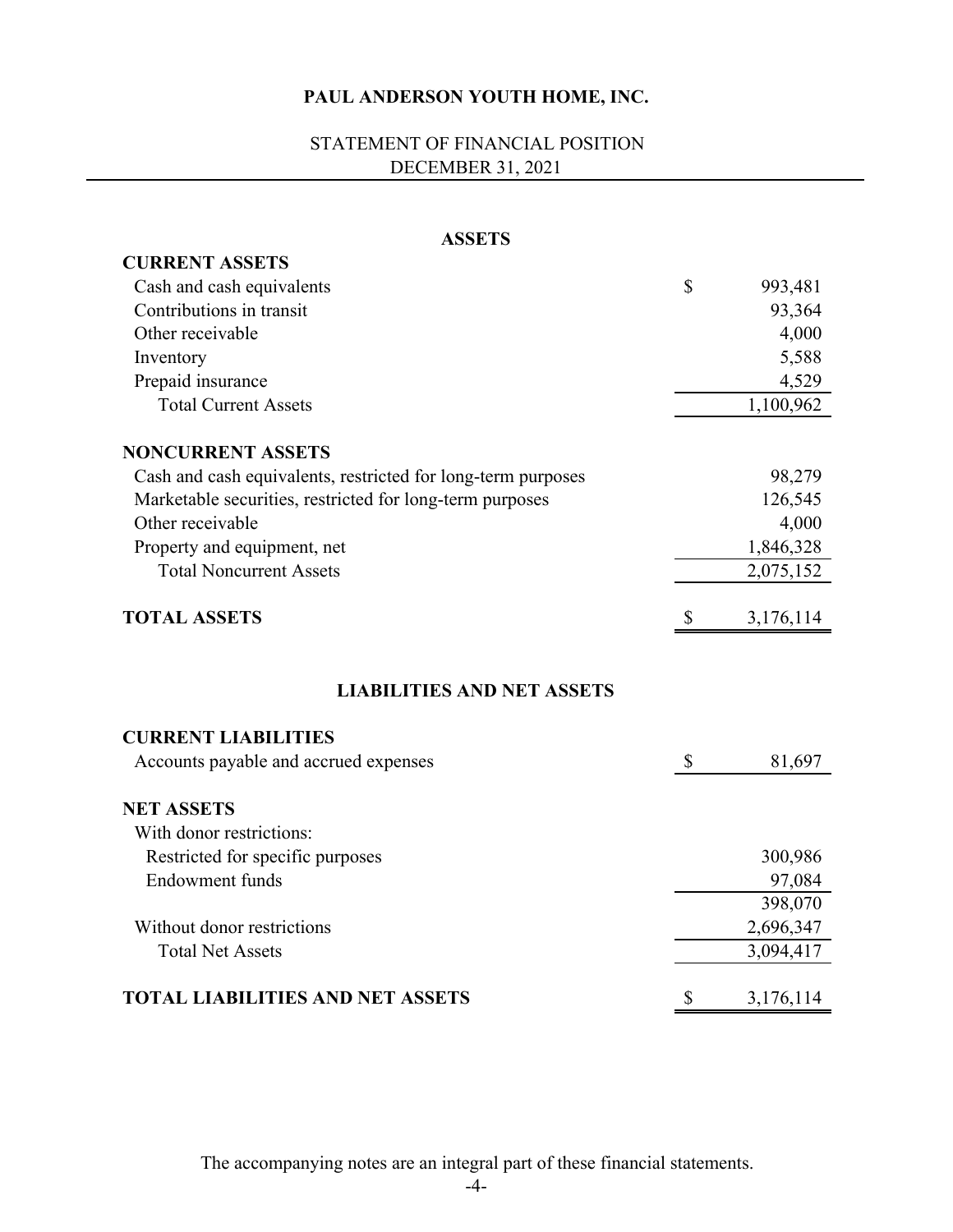# STATEMENT OF ACTIVITIES YEAR ENDED DECEMBER 31, 2021

|                                       | Without<br><b>Donor Restrictions</b> | With<br><b>Donor Restrictions</b> | Total           |
|---------------------------------------|--------------------------------------|-----------------------------------|-----------------|
| <b>SUPPORT AND REVENUE</b>            |                                      |                                   |                 |
| Contributions                         | \$<br>1,322,052                      | \$<br>223,591                     | \$<br>1,545,643 |
| Fundraising activities                | 274,183                              |                                   | 274,183         |
| Net realized and unrealized gains on  |                                      |                                   |                 |
| marketable securities                 |                                      | 21,462                            | 21,462          |
| Investment income                     | 303                                  | 848                               | 1,151           |
| Parental assistance                   | 564,250                              |                                   | 564,250         |
| Other                                 | 46,235                               |                                   | 46,235          |
| Net assets released from restrictions | 126,096                              | (126,096)                         |                 |
| Total support and revenue             | 2,333,119                            | 119,805                           | 2,452,924       |
| <b>EXPENSES</b>                       |                                      |                                   |                 |
| Program services                      | 1,607,712                            |                                   | 1,607,712       |
| Support services:                     |                                      |                                   |                 |
| Management and general                | 234,313                              |                                   | 234,313         |
| Fundraising activities                | 197,949                              |                                   | 197,949         |
| Total support services                | 432,262                              |                                   | 432,262         |
| Total expenses                        | 2,039,974                            |                                   | 2,039,974       |
| <b>CHANGE IN NET ASSETS</b>           | 293,145                              | 119,805                           | 412,950         |
| <b>NET ASSETS, JANUARY 1, 2021</b>    | 2,403,202                            | 278,265                           | 2,681,467       |
| <b>NET ASSETS, DECEMBER 31, 2021</b>  | \$<br>2,696,347                      | \$<br>398,070                     | \$<br>3,094,417 |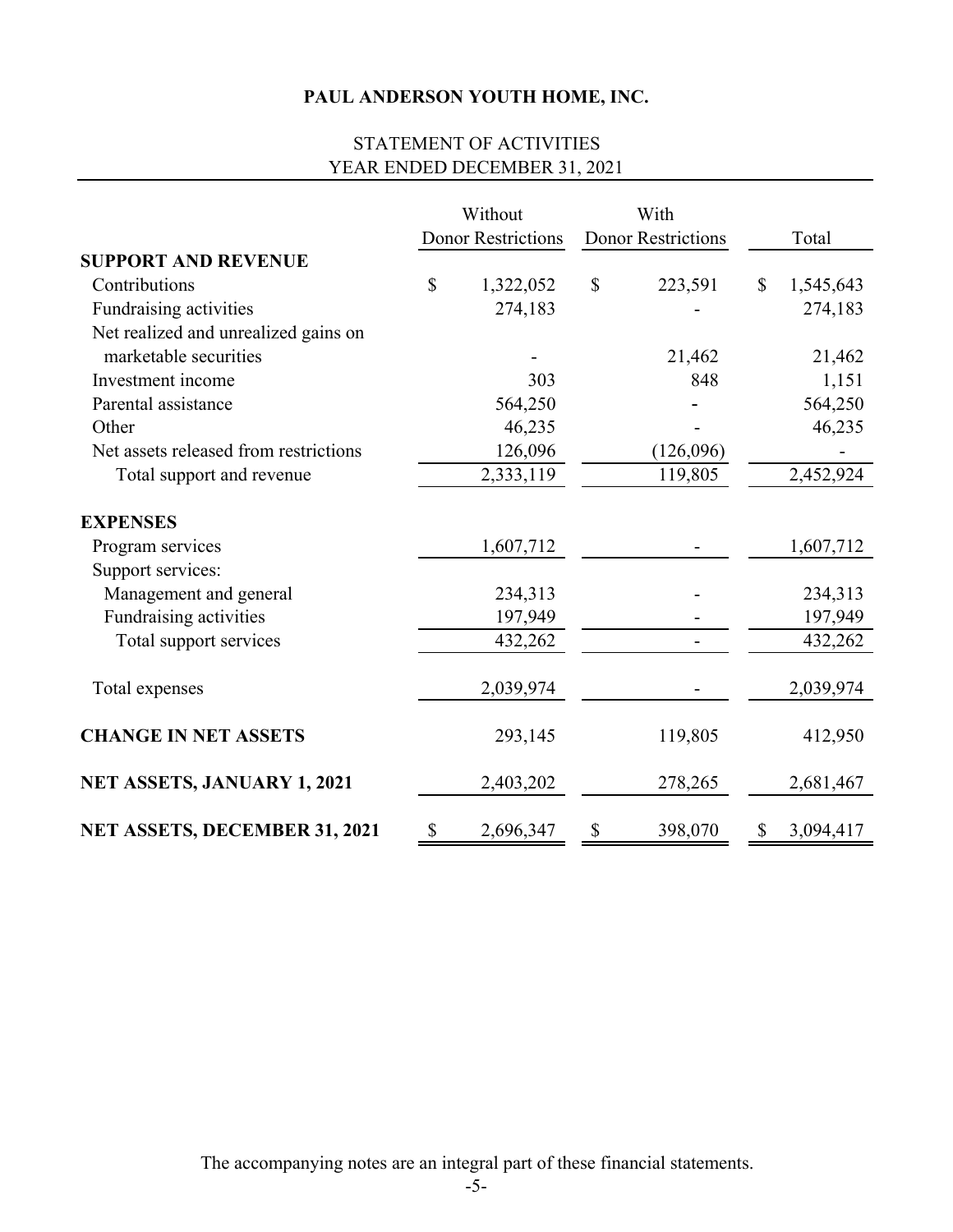# STATEMENT OF FUNCTIONAL EXPENSES YEAR ENDED DECEMBER 31, 2021

|                                 |              | <b>Program Services</b> |                           | <b>Support Services</b> |             |         |                           |           |
|---------------------------------|--------------|-------------------------|---------------------------|-------------------------|-------------|---------|---------------------------|-----------|
|                                 |              |                         |                           | Management              |             |         |                           |           |
|                                 |              | Youth Home              |                           | and                     |             | Fund    |                           | Total     |
|                                 |              | and School              |                           | General                 |             | Raising |                           | Expenses  |
| Salaries                        | \$           | 890,581                 | \$                        | 129,320                 | \$          | 109,628 | $\boldsymbol{\mathsf{S}}$ | 1,129,529 |
| Fringe benefits                 |              | 35,002                  |                           | 8,227                   |             | 4,170   |                           | 47,399    |
| Payroll taxes                   |              | 66,879                  |                           | 8,400                   |             | 8,074   |                           | 83,353    |
| Total compensation and benefits |              | 992,462                 |                           | 145,947                 |             | 121,872 |                           | 1,260,281 |
| Automobile                      |              | 11,535                  |                           |                         |             | 270     |                           | 11,805    |
| <b>Bank</b> charges             |              |                         |                           | 208                     |             |         |                           | 208       |
| Clothing and personal           |              | 2,863                   |                           |                         |             |         |                           | 2,863     |
| Computer                        |              | 31,713                  |                           |                         |             |         |                           | 31,713    |
| Continuing education            |              | 707                     |                           |                         |             |         |                           | 707       |
| Contract labor                  |              | 10,069                  |                           | 1,574                   |             | 7,720   |                           | 19,363    |
| Decorating                      |              | 2,602                   |                           |                         |             |         |                           | 2,602     |
| Depreciation                    |              | 117,394                 |                           |                         |             |         |                           | 117,394   |
| Dues and fees                   |              | 7,709                   |                           | 2,594                   |             | 5,815   |                           | 16,118    |
| Equipment                       |              | 1,031                   |                           |                         |             | 657     |                           | 1,688     |
| Food                            |              | 67,363                  |                           | 277                     |             | 5,578   |                           | 73,218    |
| Gifts                           |              | 2,957                   |                           |                         |             | 5,867   |                           | 8,824     |
| Graduation                      |              | 545                     |                           |                         |             |         |                           | 545       |
| Insurance                       |              | 72,683                  |                           | 2,578                   |             |         |                           | 75,261    |
| Interest                        |              |                         |                           | 6,424                   |             |         |                           | 6,424     |
| Marketing                       |              | 114,721                 |                           |                         |             | 20,592  |                           | 135,313   |
| Medical                         |              | 1,105                   |                           |                         |             | 33      |                           | 1,138     |
| Postage                         |              | 84                      |                           | 2,820                   |             | 7,539   |                           | 10,443    |
| Printing                        |              | 570                     |                           | 929                     |             | 9,402   |                           | 10,901    |
| Professional services           |              | 16,109                  |                           | 21,621                  |             | 295     |                           | 38,025    |
| Rental                          |              | 8,851                   |                           | 507                     |             | 1,708   |                           | 11,066    |
| Repairs and maintenance         |              | 26,161                  |                           | 38,016                  |             |         |                           | 64,177    |
| Staff development               |              | 933                     |                           |                         |             |         |                           | 933       |
| Supplies                        |              | 49,769                  |                           | 3,930                   |             | 5,385   |                           | 59,084    |
| Telephone                       |              | 10,150                  |                           |                         |             |         |                           | 10,150    |
| Travel                          |              |                         |                           |                         |             | 4,863   |                           | 4,863     |
| Utilities                       |              | 55,485                  |                           | 6,888                   |             |         |                           | 62,373    |
| Other                           |              | 2,141                   |                           |                         |             | 353     |                           | 2,494     |
| Total expenses                  | $\mathbb{S}$ | 1,607,712               | $\boldsymbol{\mathsf{S}}$ | 234,313                 | $\mathbb S$ | 197,949 | $\boldsymbol{\mathsf{S}}$ | 2,039,974 |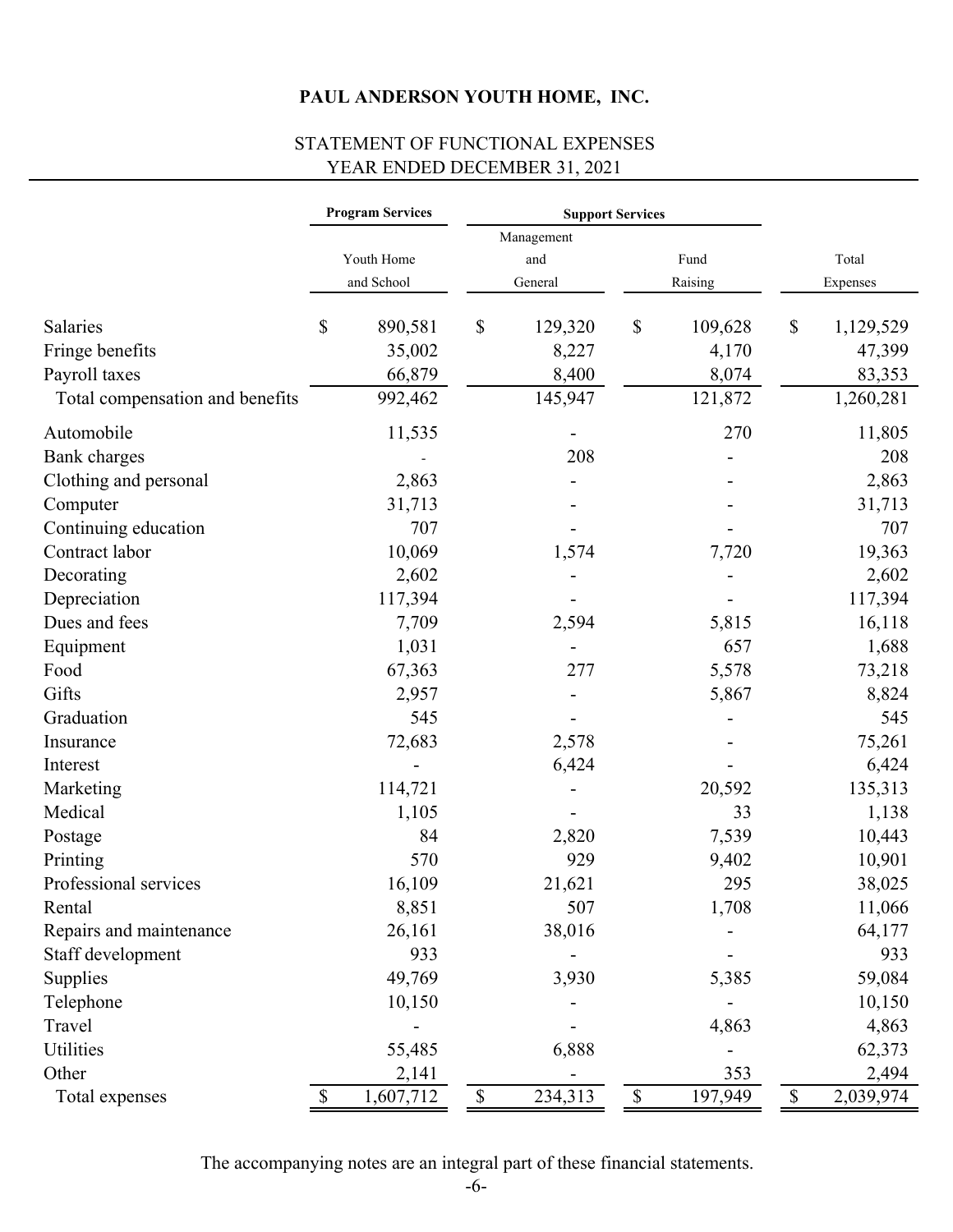# STATEMENT OF CASH FLOWS YEAR ENDED DECEMBER 31, 2021

| <b>CASH FLOWS FROM OPERATING ACTIVITIES</b>                              |                           |           |
|--------------------------------------------------------------------------|---------------------------|-----------|
| Change in net assets                                                     | $\boldsymbol{\mathsf{S}}$ | 412,950   |
| Adjustments to reconcile change in net assets to net cash                |                           |           |
| provided by operating activities:                                        |                           |           |
| Depreciation                                                             |                           | 117,394   |
| Gain on sale of equipment                                                |                           | (11,858)  |
| Net unrealized and realized gains on marketable securities               |                           | (21, 462) |
| Decrease in inventory                                                    |                           | 267       |
| Decrease in prepaid insurance                                            |                           | 807       |
| Increase in contributions in transit                                     |                           | (51, 974) |
| Increase in other receivable                                             |                           | (8,000)   |
| Increase in accounts payable and accrued expenses                        |                           | 1,622     |
| Net cash provided by operating activities                                |                           | 439,746   |
| <b>CASH FLOWS FROM INVESTING ACTIVITIES</b>                              |                           |           |
| Purchases of property and equipment                                      |                           | (22,181)  |
| Proceeds from sale of equipment                                          |                           | 12,000    |
| Purchases of marketable securities                                       |                           | (848)     |
| Net cash used by investing activities                                    |                           | (11,029)  |
| NET INCREASE IN CASH AND CASH EQUIVALENTS                                |                           | 428,717   |
| CASH AND CASH EQUIVALENTS, JANUARY 1, 2021                               |                           | 663,043   |
| CASH AND CASH EQUIVALENTS, DECEMBER 31, 2021                             |                           | 1,091,760 |
| <b>SUPPLEMENTAL DISCLOSURE OF CASH FLOW INFORMATION</b><br>Interest paid | \$                        | 6,424     |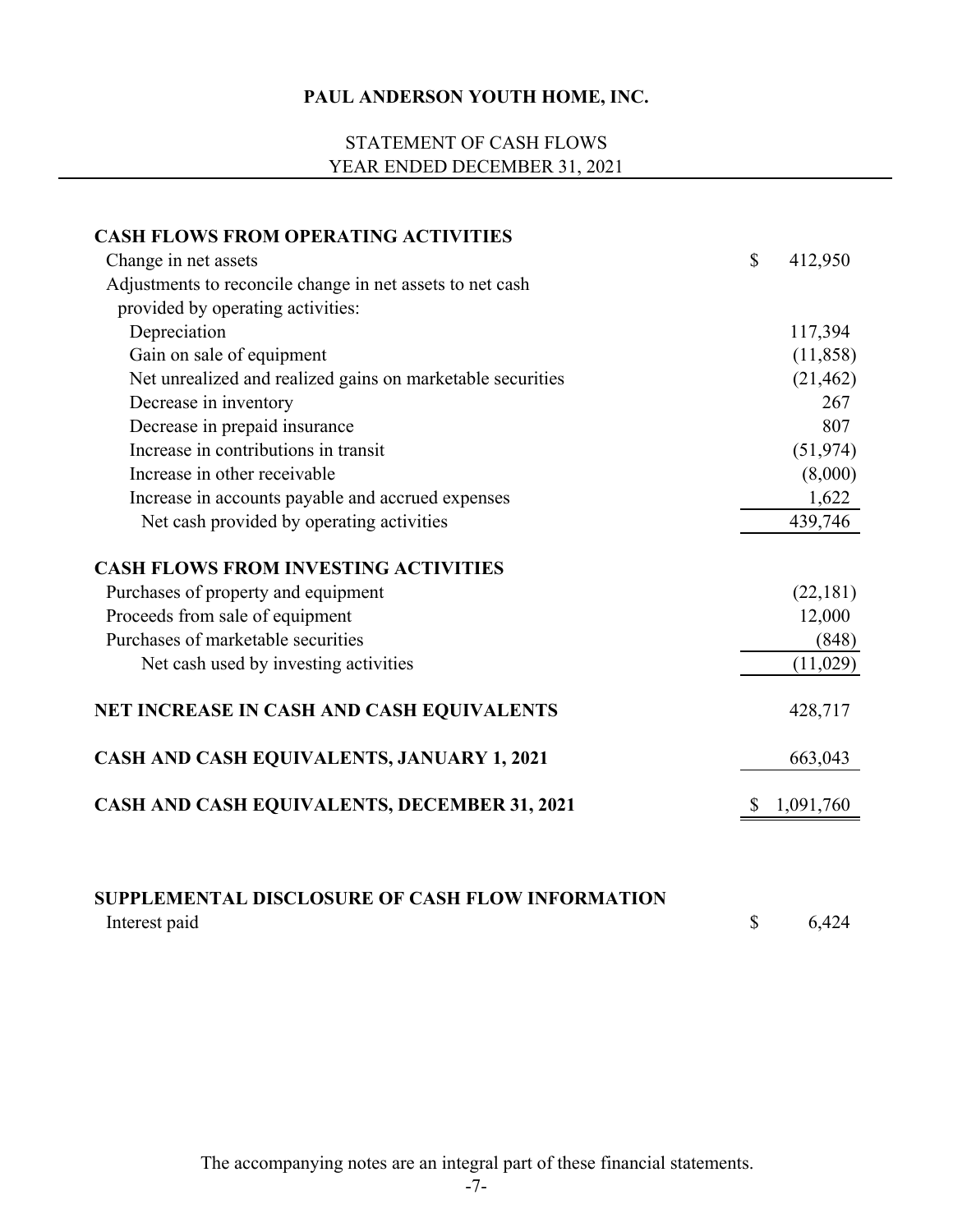### **PAUL ANDERSON YOUTH HOME, INC.**  NOTES TO FINANCIAL STATEMENTS DECEMBER 31, 2021

### **NOTE 1 – SUMMARY OF SIGNIFICANT ACCOUNTING POLICIES Nature of organization**

The Paul Anderson Youth Home (the "Youth Home") is a residential home located in Vidalia, Georgia providing Christian rehabilitation for young men, predominantly from the Southeastern United States, seeking an alternative to incarceration. Continuing the mission set by Paul Anderson and his wife, Glenda, in 1961, the Youth Home seeks to teach young men that they are created by God and have a special purpose in life. The Youth Home believes that young men with self-confidence and Christian character will become "givers" rather than "takers", assets rather than liabilities. The Youth Home also provides help for parents of troubled teenagers through resources, counseling, and referrals.

The Youth Home's unique program is designed to develop each young man spiritually, mentally, physically, emotionally, and socially. The daily curriculum combines Biblical teaching and academic training in our accredited high school, incorporating physical fitness, emotional development, and social awareness, while instilling a strong work ethic. The Youth Home's staff provides over 300 combined years of experience ministering to and counseling young men and their families.

The Youth Home specializes in character building, which is evident in our over 90% success rate for those young men who graduate from the program. The low recidivism rate of the Youth Home alumni is attributed to our unique program as well as continued support from the Youth Home after graduation.

The Youth Home is a Christian charity. To ensure the Youth Home's Christian foundation is not jeopardized, neither local, state, nor federal funds are accepted. We depend on the support of individuals, corporations, organizations, churches, and foundations who partner with the Youth Home to provide a second chance for the young men and their families who are entrusted to this ministry. To support the Youth Home, you can donate online, make purchases from our product lines, select from our planned giving opportunities, participate in our fundraisers, such as the annual Golf Classic, Bike Ride and Christmas Play, or partner in prayer.

### **Basis of accounting**

The financial statements were prepared on the accrual basis of accounting and, accordingly, reflect all significant payables and other liabilities.

### **Basis of presentation**

The Youth Home prepares its financial statements in accordance with accounting principles generally accepted in the United States of America (GAAP). Under GAAP the Youth Home is required to report information regarding its financial position and activities in two classes of net assets:

> Net assets without donor restrictions – Net assets that are not subject to donor-imposed restrictions.

> Net assets with donor restrictions – Net assets subject to donor-imposed stipulations restricted for specific purpose or time periods. When a restriction expires, net assets with donor restrictions are reclassified to net assets without donor restrictions and reported in the statement of activities as net assets released from restrictions.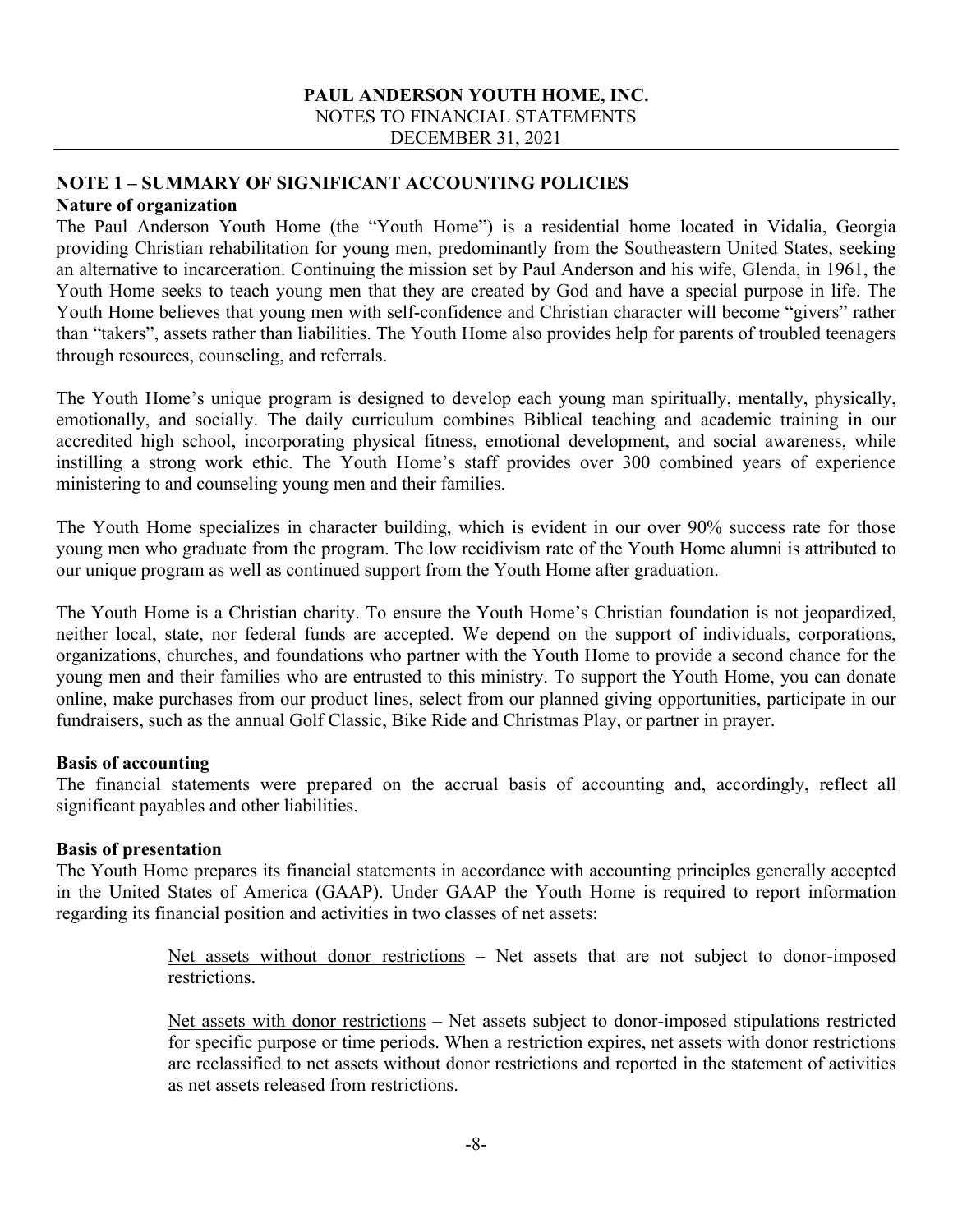## **NOTE 1 – SUMMARY OF SIGNIFICANT ACCOUNTING POLICIES (continued)**

### **Parental assistance revenue**

The Youth Home requires the parents or guardians of young men enrolled in its program to sign an agreement to pay tuition monthly via bank draft. Therefore, tuition revenue is recognized as received each month.

## **Contributions**

Contributions received and unconditional promises to give are measured at their fair values and are reported as an increase in net assets. The Youth Home reports gifts of cash and other assets as assets without donor restrictions or assets with donor restrictions, depending on the existence or nature of any donor restriction. Contributions made to the Youth Home are considered available for unrestricted use unless specifically restricted by the donor. When a donor restriction expires, that is, when a stipulated time restriction ends or purpose restriction is accomplished, net assets with donor restrictions are reclassified to net assets without donor restrictions and reported in the statement of activities as net assets released from restrictions.

The Youth Home reports gifts of goods and equipment as contributions without donor restriction when placed in service unless the donor has restricted the use of the asset to a specific purpose or time period. Gifts of longlived assets with explicit restrictions that specify how the assets are to be used and gifts of cash or other assets that must be used to acquire long-lived assets are reported as increases in net assets with donor restrictions until the assets are acquired and placed in service as instructed by the donor, unless the donor has also required that the acquired asset be used for a specific purpose or time period.

#### **Contributed services**

No amounts have been reflected in the financial statements for contributed services. Numerous volunteers have donated significant amounts of time to the Youth Home's program services, but the criteria for recognition of these services under GAAP has not been met.

### **Use of estimates**

The preparation of financial statements in conformity with generally accepted accounting principles requires management to make estimates and assumptions that affect certain reported amounts and disclosures. Accordingly, actual results could differ from those estimates.

### **Cash equivalents policy**

For purposes of the statement of cash flows, the Youth Home considers all highly liquid debt instruments purchased with a maturity of three months or less to be cash equivalents.

### **Concentration of credit risk**

The Youth Home maintains cash balances at a local commercial bank in Vidalia, Georgia. These accounts are insured by the Federal Deposit Insurance Corporation up to \$250,000 per institution. At December 31, 2021, the Youth Home's uninsured cash balances totaled \$843,391.

### **Marketable securities**

The Youth Home carries investments in both debt and equity securities at their fair values. Securities donated to the Youth Home are stated at fair value at the date of donation. Unrealized gains or losses resulting from changes in fair values are included with realized gains or losses in the financial statements and are included in the change in net assets.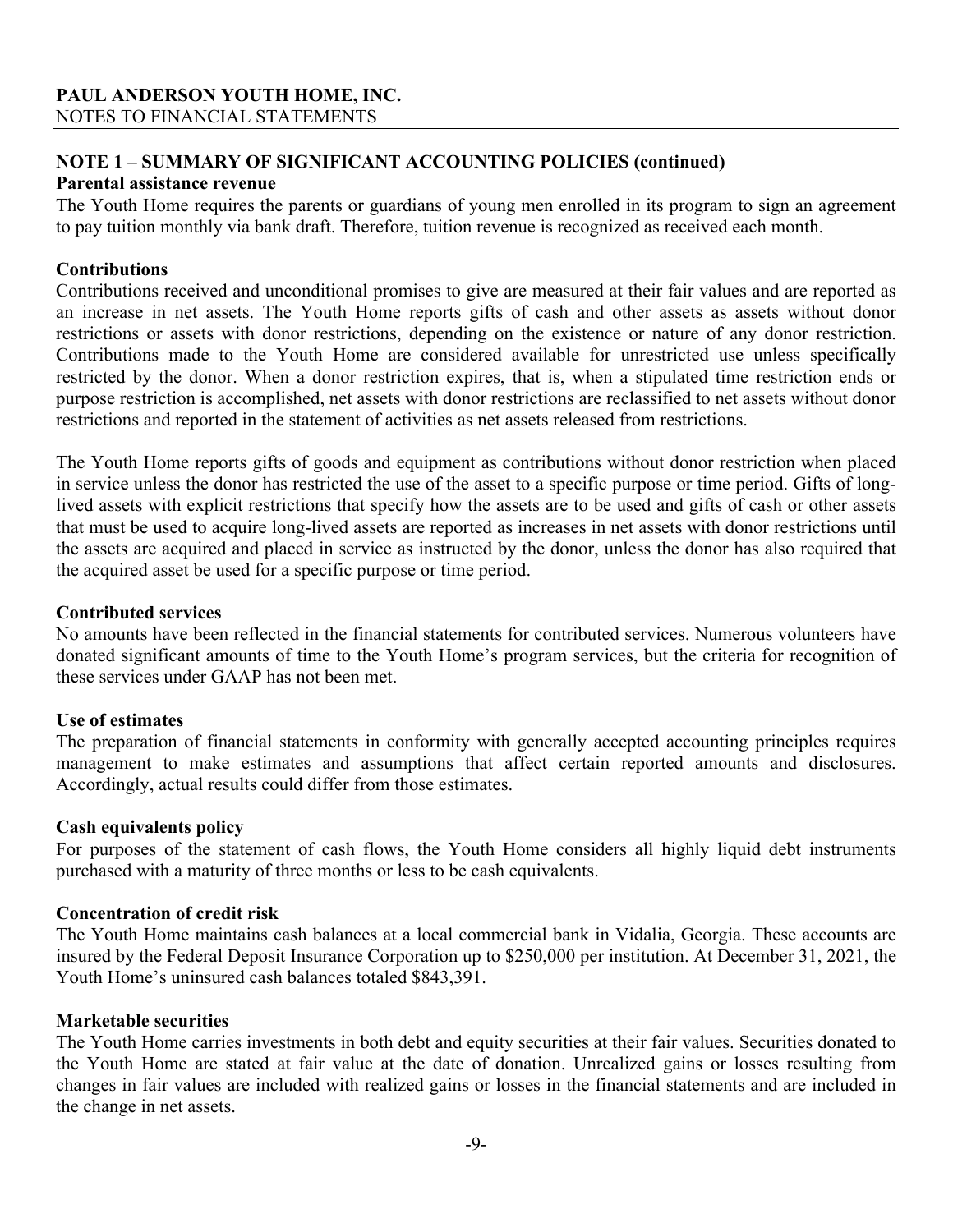### **NOTE 1 – SUMMARY OF SIGNIFICANT ACCOUNTING POLICIES (continued) Inventory**

Inventory consists primarily of books, DVDs, and tee shirts available for sale. Inventory is stated at the lower of cost or net realizable value by using the first in, first out (FIFO) method.

## **Property and equipment**

Property and equipment are recorded at cost if purchased and at estimated fair value if received as a contribution. Depreciation is computed on a straight-line basis over the estimated useful lives of the assets generally as follows:

|                                   | Years    |
|-----------------------------------|----------|
| Land improvements                 | $5-20$   |
| Buildings and improvements        | $5-40$   |
| Furniture, equipment and vehicles | $3 - 10$ |

#### **Tax status**

The Youth Home is considered a  $501(c)(3)$  corporation under the Internal Revenue Code and as such, pays no federal or state income taxes on all revenues related to its tax-exempt functions. The Youth Home believes that it has appropriate support for any tax positions taken, and as such, does not have any uncertain tax positions that are material to the financial statements.

### **Allocation of expenses**

The Youth Home allocates its expenses on a functional basis among its various programs and support services. Expenses that can be identified with specific programs and support services are directly allocated thereto. Other expenses that are common to several functions are allocated by percentages determined by management. These percentages are determined primarily based on the estimated staff hours devoted to each program or support service.

### **Fair value measurements**

Generally accepted accounting principles provide a framework for measuring fair value. That framework provides a fair value hierarchy that prioritizes the inputs to valuation techniques used to measure fair value. The hierarchy gives the highest priority to unadjusted quoted prices in active markets for identical assets or liabilities (Level 1 measurements) and the lowest priority to unobservable inputs (Level 3 measurements). Assets and liabilities that are required to be recorded at fair value in the statement of financial position are categorized based on the inputs to valuation techniques as follows:

Level 1 – Unadjusted quoted market prices for identical assets or liabilities in active markets as of the measurement date.

Level 2 – Other observable inputs, either directly or indirectly, including:

- Quoted prices for similar assets/liabilities in active markets;
- Quoted prices for identical or similar assets in non-active markets;
- Inputs other than quoted prices that are observable for the asset/liability; and,
- Inputs that are derived principally from or corroborated by observable market data.

Level 3 – Unobservable inputs that cannot be corroborated by observable market data.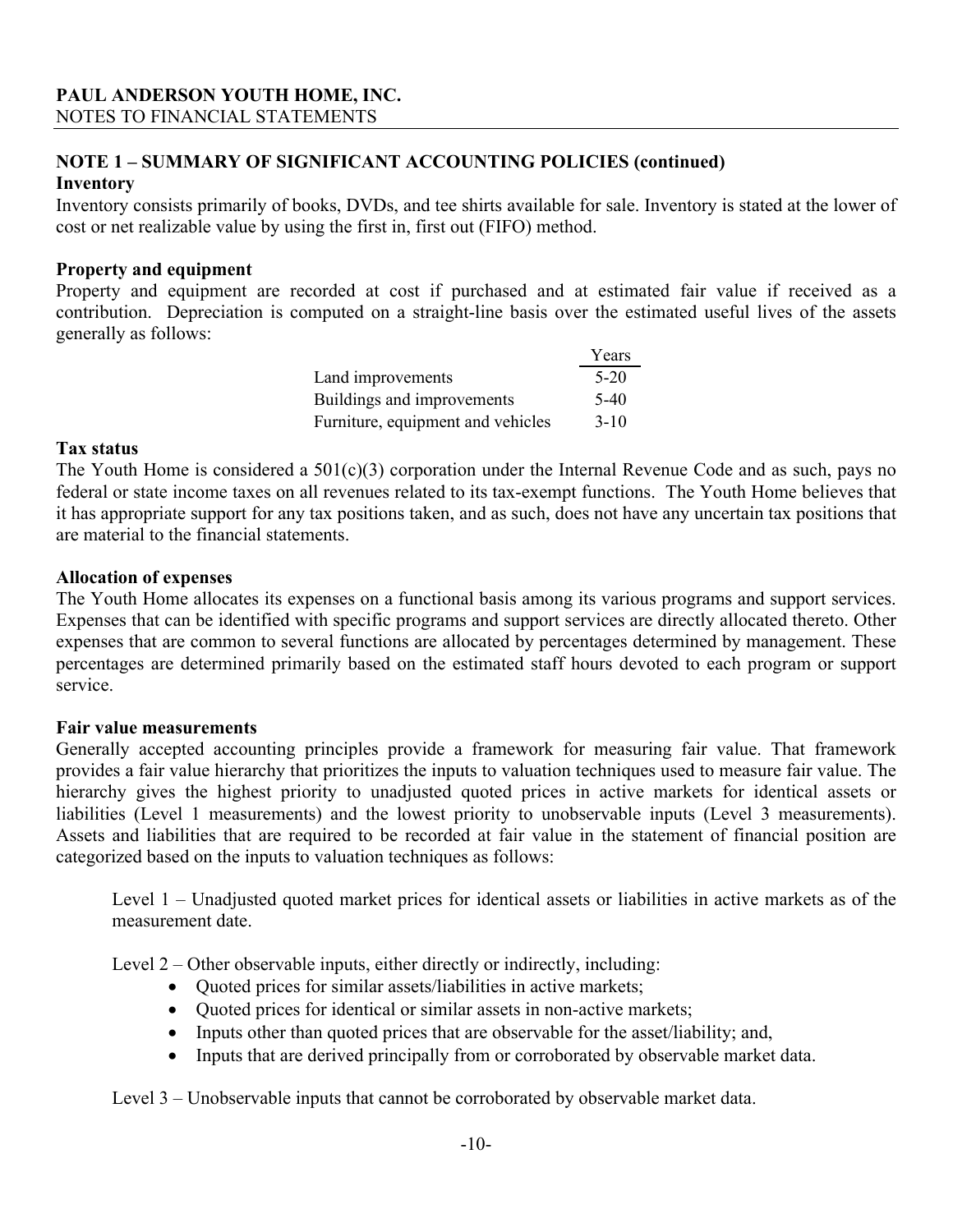## **NOTE 2 – MARKETABLE SECURITIES**

The following is a summary of marketable securities, which are valued as Level 1 investments at December 31, 2021:

| Mutual funds | \$126,545 |
|--------------|-----------|
|--------------|-----------|

### **NOTE 3 – PROPERTY AND EQUIPMENT**

As of December 31, 2021, property and equipment consisted of:

| Land and land improvements        | 536,408     |
|-----------------------------------|-------------|
| Buildings and improvements        | 3,044,029   |
| Furniture, equipment and vehicles | 1,838,953   |
|                                   | 5,419,390   |
| Less accumulated depreciation     | (3,573,062) |
|                                   | 1,846,328   |

### **NOTE 4 – LINE OF CREDIT**

The Youth Home has a \$250,000 line of credit, secured by real property, with a fixed interest rate of 4.75%. The line expires January 14, 2023. The outstanding balance on the line was zero at December 31, 2021.

### **NOTE 5 – NET ASSETS WITH DONOR RESTRICTIONS**

The Youth Home's net assets with donor restrictions are available for the following purposes:

| Available for expenditure for specific purpose: |               |
|-------------------------------------------------|---------------|
| Museum building activities                      | \$<br>126,545 |
| Property improvements                           | 4,963         |
| Education                                       | 27,746        |
| Furniture and equipment                         | 8,185         |
| Scholarships                                    | 103,547       |
| Tuition assistance                              | 30,000        |
|                                                 | 300,986       |
| Endowment funds:                                |               |
| Scholarships                                    | 34,899        |
| Any activities of the Youth Home                | 62,185        |
|                                                 | 97,084        |
| <b>Total Net Assets with Donor Restrictions</b> | 398,070       |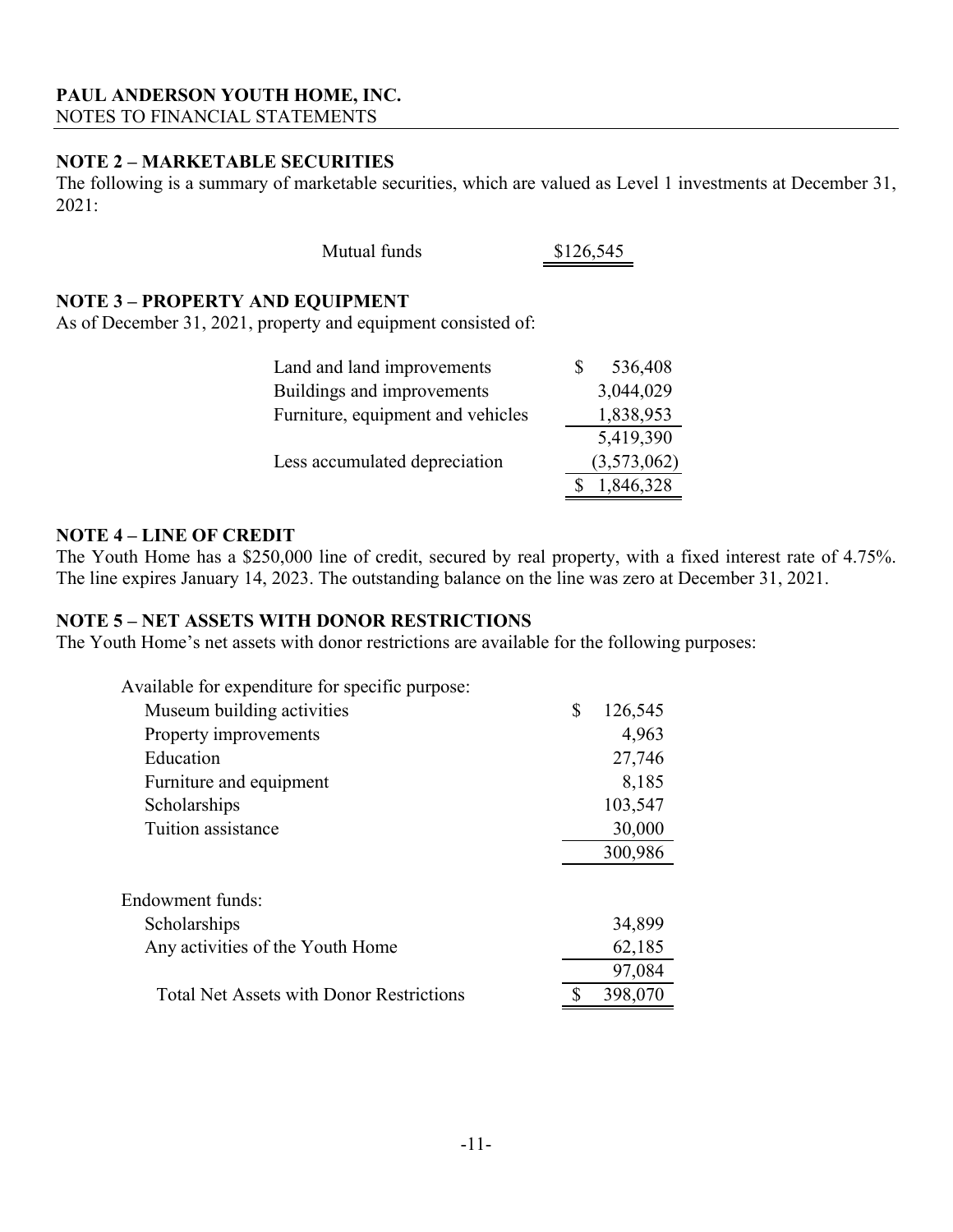### **PAUL ANDERSON YOUTH HOME, INC.**  NOTES TO FINANCIAL STATEMENTS

### **NOTE 6 – ENDOWMENT FUNDS**

The Youth Home's endowments consist of three individual funds established primarily for scholarships and Youth Home support. Its endowments include only donor-restricted endowment funds.

The Youth Home interprets the State Prudent Management of Institutional Funds (SPMIFA) as requiring the preservation of the fair value of the original gift as the gift date of the donor-restricted endowment funds absent explicit donor stipulations to the contrary. As a result of this interpretation, the Youth Home classifies as net assets with donor restrictions (a) the original value of gifts donated to the permanent endowment, and (b) the original value of subsequent gifts to the permanent endowment.

The Youth Home has adopted investment and spending policies, approved by the Board of Trustees, for endowment assets that attempt to provide a predictable stream of funding to programs supported by its endowment while seeking to maintain the purchasing power of these endowment assets over the long-term. The Youth Home's spending and investment policies work together to achieve this objective. The investment policy establishes an achievable return objective through diversification of asset classes.

The current long-term return objective is based on a three-year moving average based on the type of investment. Actual returns in any given year may vary from these averages. To satisfy its long-term rate of-return objectives, the Youth Home relies on a total return strategy in which investment returns are achieved through both capital appreciation (realized and unrealized) and current yield (interest and dividends). The Youth Home targets a diversified asset allocation that places an emphasis on achieving long-term return objectives with prudent risk parameters.

The spending policy of the Youth Home, assuming that the fair value of endowment fund assets exceed the original endowment amount, is that up to 50% of the investment income earned by endowment fund investments, net of related expenses and of any donor-imposed restrictions on endowment income may be expended for the donor's required purpose, if any. The Youth Home has a policy that permits spending from underwater endowment funds depending on the degree to which the fund is underwater, unless otherwise precluded by donor intent or relevant laws and regulations. No funds were expended from the Youth Home's underwater endowments during the year ended December 31, 2021. Investment income includes all interest, dividends and realized gains from endowment fund investments.

From time to time, the fair value of assets associated with individual donor restricted endowment funds may fall below the level that the donor or SPMIFA requires the Youth Home to retain as a fund of perpetual duration. Deficiencies of this nature exist in the 3 donor-restricted endowment funds, which together have an original gift value of \$114,087, a current fair value of \$97,084, and a deficiency of \$17,003 as of December 31, 2021. These deficiencies resulted from unfavorable market fluctuations that occurred shortly after the investment of new contributions for donor-restricted endowment funds and continued appropriation for certain programs that was deemed prudent by the Board of Trustees.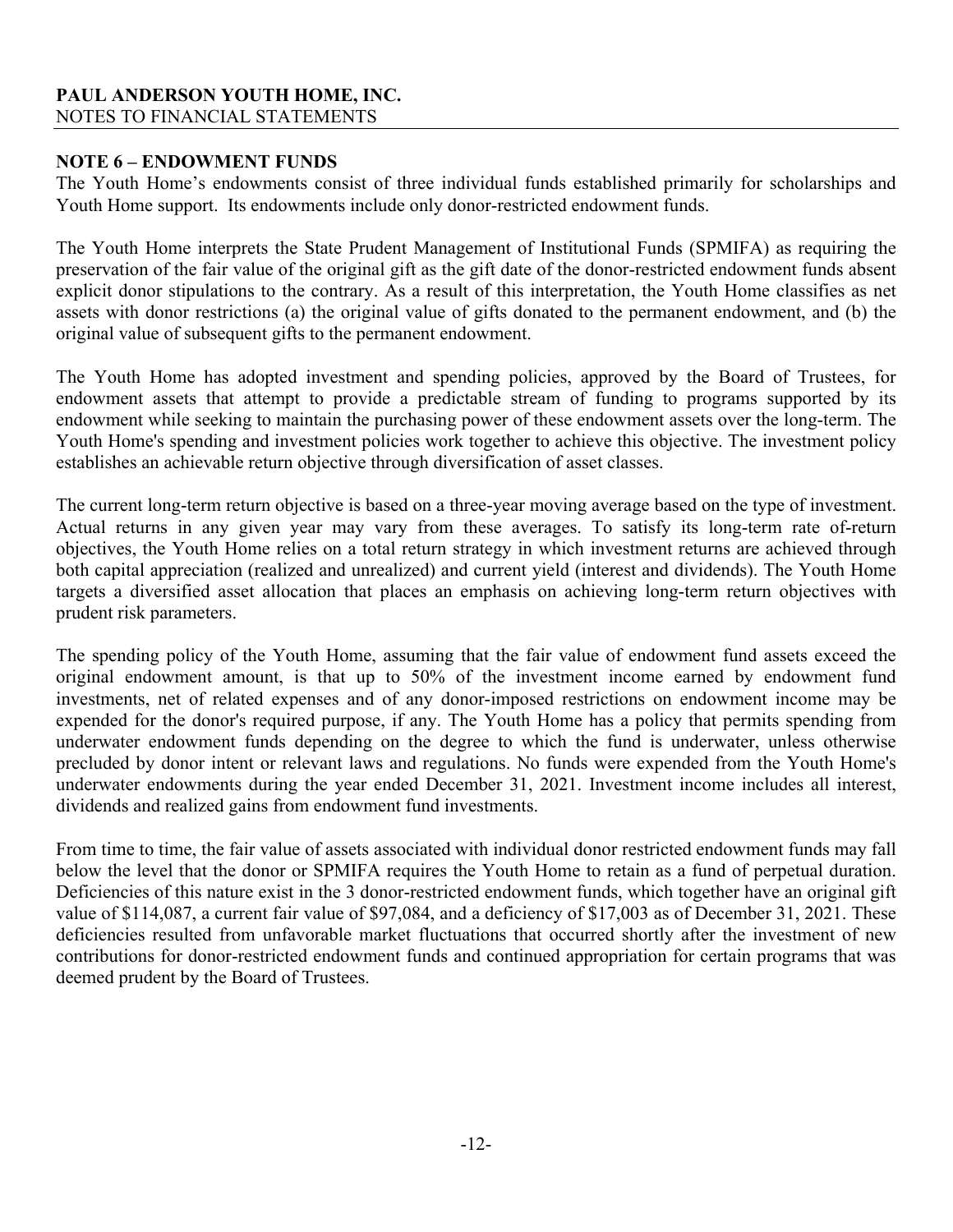### **NOTE 6 – ENDOWMENT FUNDS (continued)**

### **Changes in Endowment Net Assets for the Year Ended December 31, 2021**

|                                            | Original Donor | Accumulated              |        |
|--------------------------------------------|----------------|--------------------------|--------|
|                                            | Restrictions   | Earnings                 | Total  |
| Endowment net assets,<br>beginning of year | 113,142        | (17,003)                 | 96,139 |
| Contributions                              | 945            | $\overline{\phantom{0}}$ | 945    |
| Endowment net assets,                      |                |                          |        |
| end of year                                | 114,087        | (17,003)                 | 97,084 |

### **NOTE 7 – LIQUIDITY AND AVAILABILITY OF FINANCIAL ASSETS**

The Youth Home monitors its liquidity so that it is able to meet its operating needs and other contractual commitments. The Youth Home has the following financial assets that could readily be made available within one year of the balance sheet date to fund expenses without limitations:

| Cash and cash equivalents                                 | S | 1,091,760 |
|-----------------------------------------------------------|---|-----------|
| Marketable securities                                     |   | 126,545   |
| Contributions in transit                                  |   | 93,364    |
| Other receivable                                          |   | 4,000     |
| Total financial assets                                    | S | 1,315,669 |
| Financial assets subject to donor restrictions            |   | (398,070) |
| Financial assets available to meet cash needs for general |   |           |
| expenditures within one year                              |   | 917,599   |

### **NOTE 8 – FUND RAISING ACTIVITIES**

Revenues and direct expenses from fundraising activities were as follows for the year ended December 31, 2021:

| Revenues:       |              |
|-----------------|--------------|
| Golf tournament | \$<br>74,450 |
| Bike ride       | 147,159      |
| Christmas play  | 38,839       |
| Run             | 13,735       |
|                 | 274,183      |
| Expenses:       |              |
| Golf tournament | 13,089       |
| Bike ride       | 7,088        |
| Christmas play  | 4,106        |
| Run             | 6,119        |
|                 | 30,402       |
| Net profit      | \$243,781    |